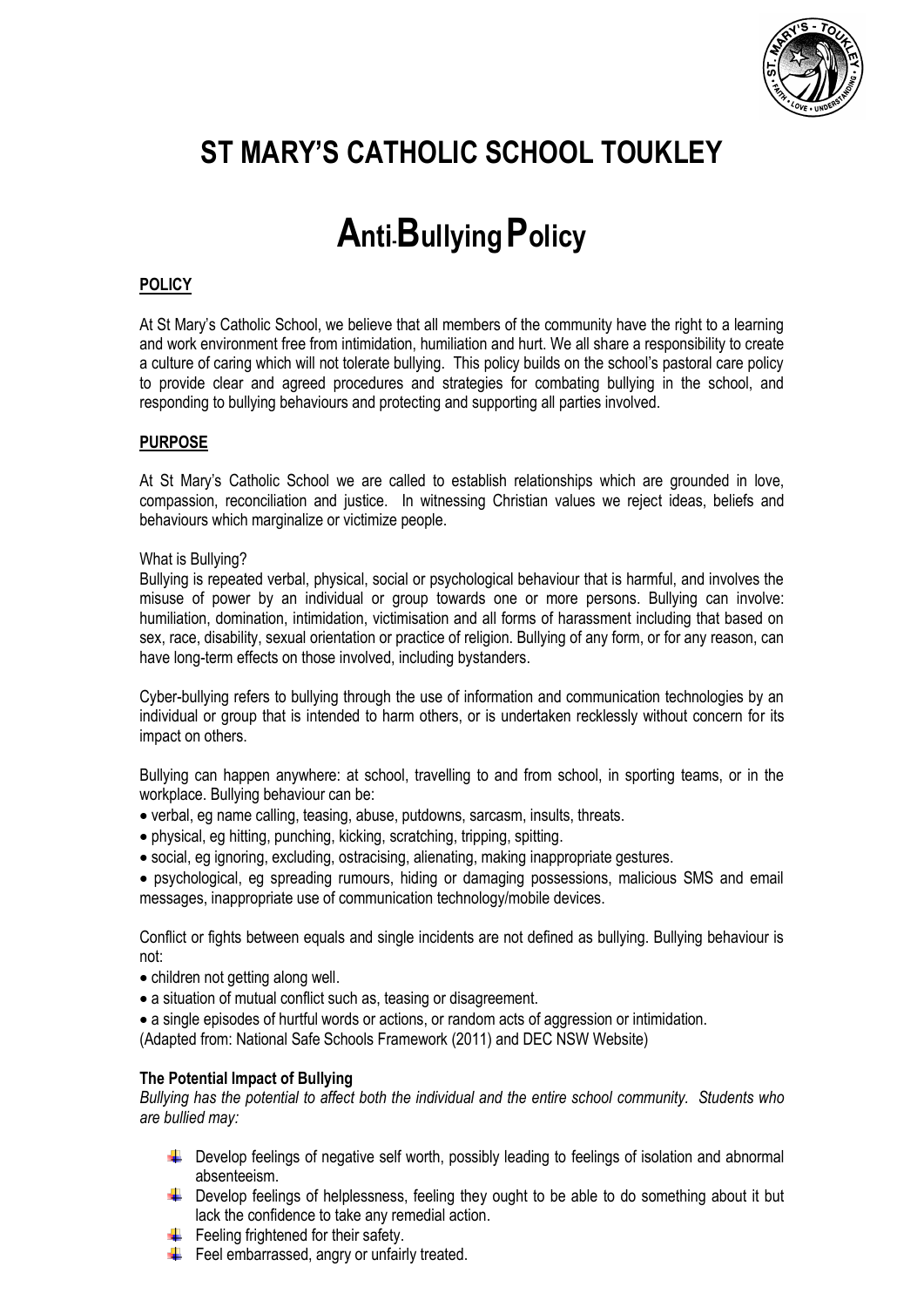- $\leftarrow$  Disconnect socially from peers.
- **Project anger onto others.**
- $\bigstar$  Suffer problems in concentration or in sleep.
- $\ddot{+}$  Develop health problems associated with the emotional/psychological distress created by bullying.
- $\frac{1}{\sqrt{1}}$  Exhibit "at risk" behaviours, such as anxiety or depression.
- $\ddot$  Have long term problems in maintaining interpersonal relationships and in sustaining self esteem.

# **The Possible Impact on the School Community**

*Although the effects of bullying may be most painful for the individual victim, bullying can create "shockwaves" across the entire school community. It may be responsible for some of the following:*

- $\bigstar$  Feelings of anger, tension or disharmony amongst students or staff.
- $\bigstar$  An atmosphere which seems unsafe or uncaring.
- $\uparrow$  A perceived lack of trust and cohesion between members of the school community.
- $\downarrow$  A lack of faith amongst the student body in the ability of staff to maintain a controlled, peaceful environment.
- $\bigstar$  An abnormally high number of aggressive actions.
- A perceived condoning of "preferencing" where older students exert power over students in younger year groups.
- $\ddot{+}$  Tension and frustration within the parent body as a result of their fears for the safety, happiness and well-being of their children.
- Feelings of quilt, shame of helplessness as the result of knowing about or witnessing bullying.
- $\uparrow$  A reluctance by a section of the community to participate in activities, especially those which are non-compulsory.

# **How do we prevent bullying at St Mary's Catholic School?**

*Ultimately, strategies to prevent bullying will only be effective when placed within the context of a culture in which respect for others is consistently taught and demonstrated across all facets of school life. The Christian values, which represent the antithesis of bullying, must be continually affirmed in words and actions.*

Strategies to prevent bullying will fall within the following broad categories:

- $\uparrow$  'moral education' in the context of religious education, liturgies and assemblies where the value of the individual is affirmed and the importance of qualities such as compassion, kindness, reconciliation, tolerance, respect and justice are encouraged.
- $\ddot{+}$  "across the curriculum" values teaching (eg looking at the problem of prejudice within the context of a novel or a history lesson).
- $\downarrow$  clear statements from staff about the nature and unacceptability of bullying.
- $\ddot{+}$  teaching specifically related to bullying in the PDHPE curriculum (Social and Emotional Learning eg. Bounce Back program K-6).
- $\ddot{\phantom{1}}$  teaching more positive ways of resolving conflict, such as working co-operatively within the classroom and playground.
- $\ddot{\phantom{1}}$  staff and students as role models, particularly those in leadership roles such as peer support, school captains, house captains etc.
- $\ddot{\bullet}$  provision of activities which develop a culture of caring for one another and acknowledging the worth and contribution of others and which help to develop compassion.
- $\triangleq$  appropriate provision of counselling or other support services.
- $\ddot{\phantom{1}}$  provision of support for parents through information seminars, support networks etc.
- **F** provide instruction to students in on-line personal safety issues including unwelcome sites, stranger danger, cyber-bullying and financial exploitation e.g. through promoting ACMAS Cybersmart Program.

# **How do we respond to Bullying at St Mary's Catholic School?**

*Bullying is viewed as a breach of the school's behaviour code. Any reports of bullying will be investigated and appropriate action will be taken. The response to bullying will provide:*

- $\downarrow$  guidance and other support for the victim.
- $\triangleq$  appropriate and consistent sanctions and support for the bully.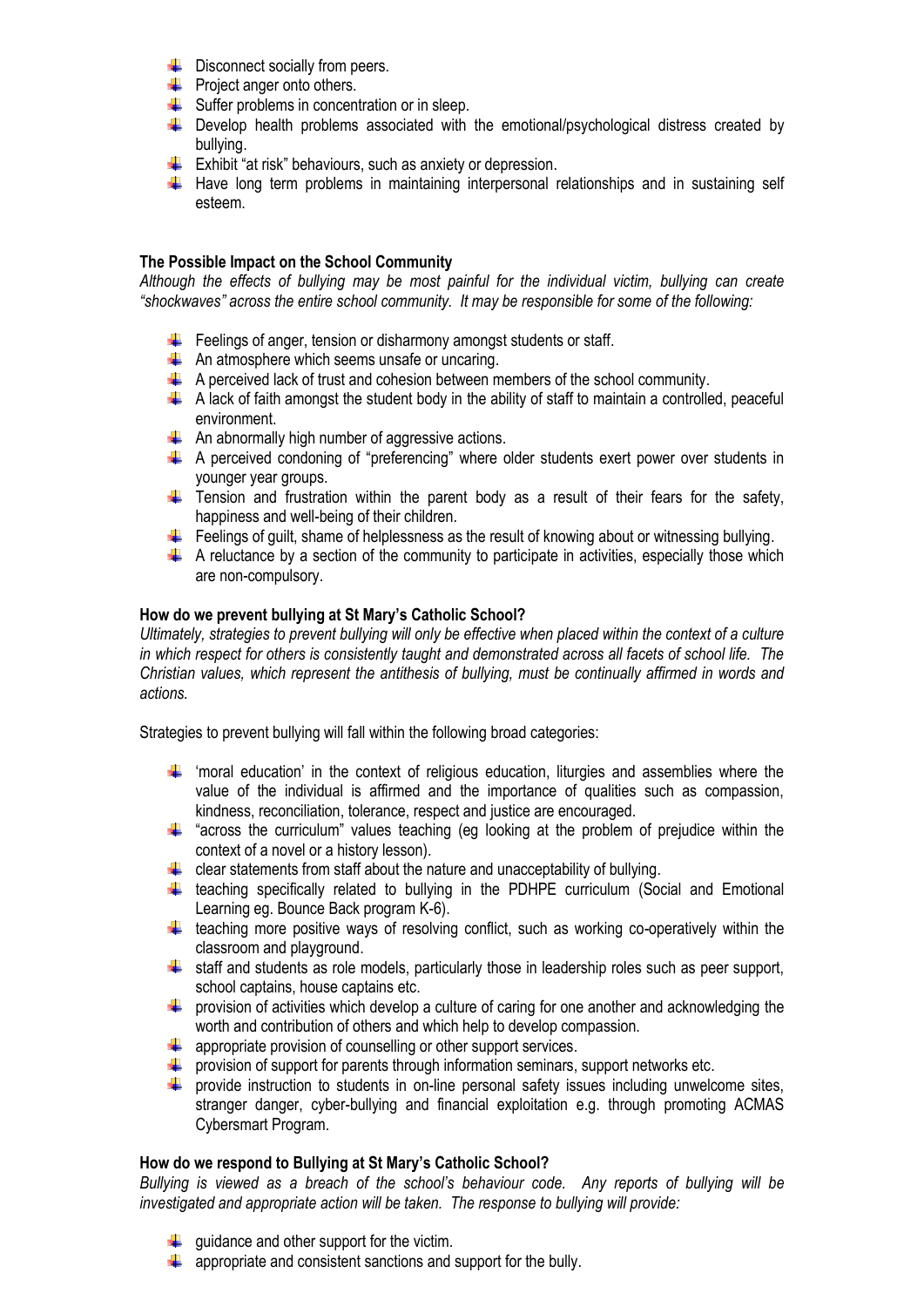Staff will be encouraged to report suspected incidents of bullying to the class teacher of both the victim and the bully. If they encounter an incident of bullying, they should first take steps to protect the victim. All staff are expected to pass on information about any bullying to the Principal/Assistant Principal, for further action.

The School seeks to promote a culture in which students will be encouraged to:

- $\frac{1}{\sqrt{1}}$  take some positive action to stop the bullying if they observe an incident.
- For example  $\frac{1}{\sqrt{2}}$  report the bullying incident to a teacher as soon as possible.
- $\frac{1}{\sqrt{1-\frac{1}{\sqrt{1-\frac{1}{\sqrt{1-\frac{1}{\sqrt{1-\frac{1}{\sqrt{1-\frac{1}{\sqrt{1-\frac{1}{\sqrt{1-\frac{1}{\sqrt{1-\frac{1}{\sqrt{1-\frac{1}{\sqrt{1-\frac{1}{\sqrt{1-\frac{1}{\sqrt{1-\frac{1}{\sqrt{1-\frac{1}{\sqrt{1-\frac{1}{\sqrt{1-\frac{1}{\sqrt{1-\frac{1}{\sqrt{1-\frac{1}{\sqrt{1-\frac{1}{\sqrt{1-\frac{1}{\sqrt{1-\frac{1}{\sqrt{1-\frac{1}{\sqrt{1-\frac{1}{\sqrt{1-\frac{1}{\sqrt{1-\frac{1$

Victims of bullying will be encouraged to:

- $\ddot{\phantom{1}}$  initially ignore the bullying and not show that it is upsetting. Many bullies will stop if they do not elicit a response.
- confront the bully and let him/her know that his/her behaviour is unwanted and unjustified. This step should be taken if initial tactic is unsuccessful.
- $\overline{\phantom{a}}$  Discuss the problem with friends and parents, who may be able to assist with strategies to deal with the problem.
- $\bigstar$  Notify their class teacher.

# **What Parents can do**

*Parents play a key role in the support of both the victims and the perpetrators of bullying. The school and parents need to work in partnership for the benefit of the child. Parents can assist in the following ways:*

- Let your child know that bullying in any form is never acceptable. Listen to your child and take their feelings and fears seriously.
- $\ddot{\phantom{1}}$  Immediately notify the school if you believe that your child is being bullied.
- $\triangleq$  Communicate with school staff in a respectful manner.
- $\overline{\phantom{a} \bullet}$  Respond to your child at an age appropriate level.
- $\frac{1}{\sqrt{1}}$  Make sure your child knows that being bullied is not their fault.
- $\ddot{\bullet}$  Don't call your child names, like "weak, sook, wuss". Don't tell them "not to worry, to forget it, to toughen up".
- $\ddot{\phantom{1}}$  Avoid bullying tactics around your child, so they don't get mixed messages.
- If the bullying is verbal, help your child develop the skills to ignore it so that the bully does not get the satisfaction of a reaction. Practice a way to walk past looking confident with head up. Practice a supply of quick (not insulting) responses – for example 'that's your opinion', 'talk to someone who cares'.
- Avoid the urge to take everything into your own hands unless absolutely necessary, as this will make your child feel less in control.
- $\ddot{+}$  Help your child feel good about the other things in his life. Feed their self-esteem.
- When it is clear that your own child is the bully, recognise the seriousness of the issue and support the school in implementing this policy.

# **Procedures to deal with Bullying**

*All initial cases of bullying will be dealt with by the respective class teacher/teachers on duty who will keep the Assistant Principal/Principal informed.*

- $\ddot{+}$  An interview(s) will be conducted to ascertain the specific nature of the bullying and its effect on the victim, in an attempt to develop *mutual empathy*. Decisions will be made as to the level of severity of the incident and whether the parents (of both parties) need to be informed. The interview should also focus on appropriate strategies to assist both the victim and the bully. Further support may be offered, if required. The class teacher shall be responsible for informing the parents at this stage.
- $\ddot{\phantom{1}}$  The initial interview should also include a clear statement on the consequences if the bullying continues, or if there are any reprisals as a result of the reporting of the incident.
- $\uparrow$  A less formal post-interview follow up of both parties should be conducted a week after the initial incident, to ensure that there have been no problems.
- If the student continues to engage in bullying behaviour, he/she will be interviewed in the presence of his/her parents by the Principal/Assistant Principal and the Class teacher. Direct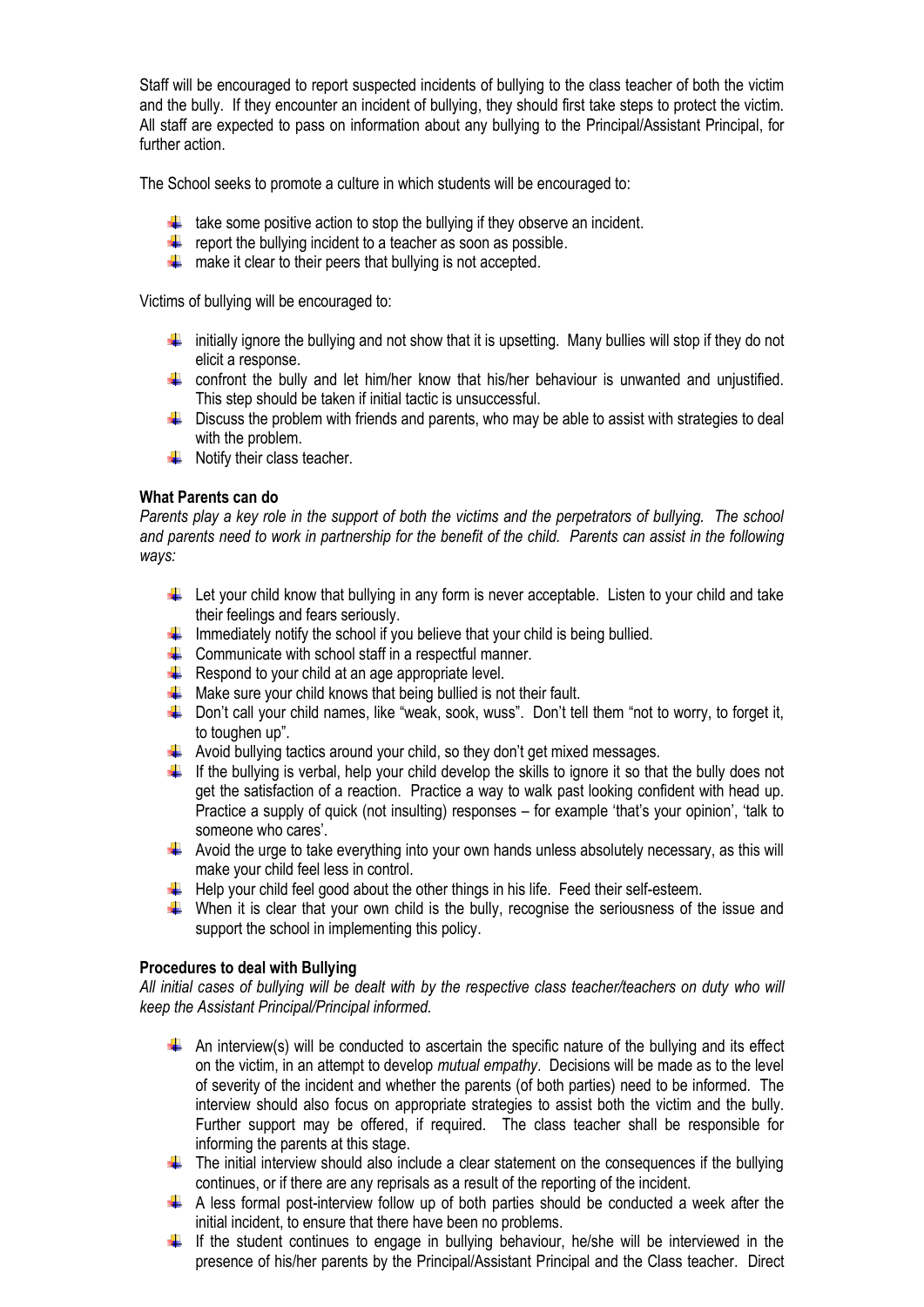consequences will include calling on internal and external assistance re development of a plan of action to manage student behaviour, conflict resolution, anger management etc.

- $\ddot{+}$  The victim of the bullying may need further support to develop strategies to overcome the situation. The class teacher will seek to involve the parents in the formulation of the plan.
- $\uparrow$  When action plan(s) have been implemented, all those engaged in their development will continue to monitor and formally follow up at regular intervals.
- $\ddot{+}$  Any further recurrence of bullying may result in an issue of warning re suspension and could lead to the implementation of suspension procedures and, if necessary, removal of the student from the school through:
- $\triangleq$  Suspension pending negotiated transfer
- $\leftarrow$  Negotiated transfer
- $\overline{\phantom{a}}$  Expulsion

# **St Mary's Catholic School graduated processes and consequences for dealing with breaches of the school's behaviour code**

Consequences are what happen as a result of behaviour. Consequences can be positive or negative depending on the type of behaviour. Consequences should be fair, predictable and certain to happen. They should be related to the rule that has been broken.

*Major Sanctions* are last resort actions which only occur with due process in the event of serious breaches of the school's behaviour code. All major sanctions are options that can be undertaken after Step 6 in any order deemed appropriate for the situation.

# **Review Date** Reviewed 2019

PRINCIPAL: Kevin Williams Signature: KWilliams

REVIEWED: March 2019 PRINCIPAL: Kevin Williams Signature: KWilliams

# **Additional Information**

**References** 'Anti-Bullying Policy for Diocesan Systemic Schools'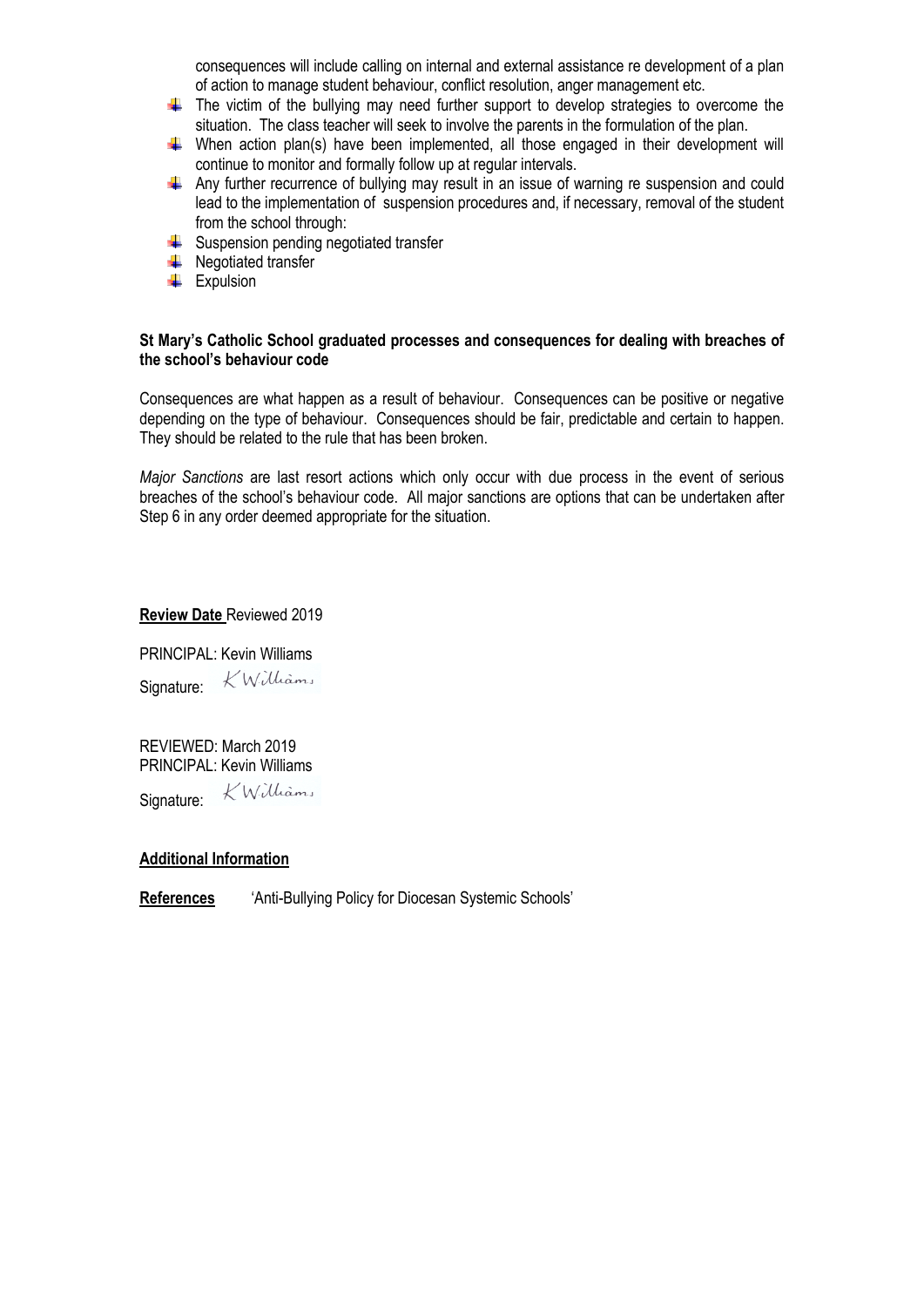|             | STEP <sub>1</sub>                                                                                                                     | STEP <sub>2</sub>                                                     | STEP <sub>3</sub>                                                                                                                                                      | STEP <sub>4</sub>                                                                                                                                                                                                                                                                        | STEP <sub>5</sub>                                                                      |
|-------------|---------------------------------------------------------------------------------------------------------------------------------------|-----------------------------------------------------------------------|------------------------------------------------------------------------------------------------------------------------------------------------------------------------|------------------------------------------------------------------------------------------------------------------------------------------------------------------------------------------------------------------------------------------------------------------------------------------|----------------------------------------------------------------------------------------|
| ACTION      | <b>ALERT STUDENT</b>                                                                                                                  | <b>CAUTION</b><br><b>THE</b><br><b>STUDENT</b>                        | <b>TEACHER/STUDENT/</b><br><b>PARENTS DEVELOP</b><br><b>PROGRAM</b>                                                                                                    | <b>CALL ON EXTERNAL</b><br><b>ASSISTANCE</b>                                                                                                                                                                                                                                             | <b>FOLLOW-UP TO</b><br><b>EXTERNAL</b><br><b>ASSISTANCE</b>                            |
| <b>WHY</b>  | To refocus, to<br>return to the<br>appropriate<br>activity, to make<br>the student<br>aware that the<br>behaviour is<br>inappropriate | To stop the<br>disruptive<br>behaviour                                | To assist student to<br>modify unacceptable<br>behaviour                                                                                                               | To set up a support<br>group to manage<br>concerns about student<br>behaviour                                                                                                                                                                                                            | To monitor and<br>follow up formal<br>action plan                                      |
| <b>WHEN</b> | When student's<br>behaviour is<br>disruptive, or<br>school rules are<br>being broken                                                  | When<br>inappropriate<br>behaviour<br>continues                       | When student's<br>behaviour continues<br>to intrude upon<br>teaching and learning<br>time, or school rules<br>continue to be broken                                    | When the student's<br>behaviour intrudes upon<br>teaching and learning<br>time beyond<br>manageable limits,<br>school rules being<br>broken which threaten<br>the safety or dignity of<br>others, harassment or<br>bullying. This is a<br>serious breach of the<br><b>Behaviour Code</b> | At regular intervals<br>after action plan<br>has been<br>implemented                   |
| <b>HOW</b>  | Ask student to<br>return to what<br>he/she is<br>supposed to be<br>doing, student<br>makes restitution                                | Relocate student<br>within classroom,<br>student makes<br>restitution | Restitution, by<br>negotiating a rewards<br>system, through use<br>of a communications<br>book with parents, by<br>making a contract<br>between teacher and<br>student | Parents, senior staff<br>members and external<br>support bodies assist<br>the teacher and student<br>to develop a plan of<br>action to manage<br>student behaviour                                                                                                                       | Through a series of<br>support group<br>meetings involving<br>all members in<br>Step 4 |
| <b>WHO</b>  | Student<br><b>Staff</b>                                                                                                               | Student<br><b>Staff</b>                                               | <b>Student</b><br><b>Staff</b>                                                                                                                                         | Student<br><b>Staff</b>                                                                                                                                                                                                                                                                  | Student<br><b>Staff</b>                                                                |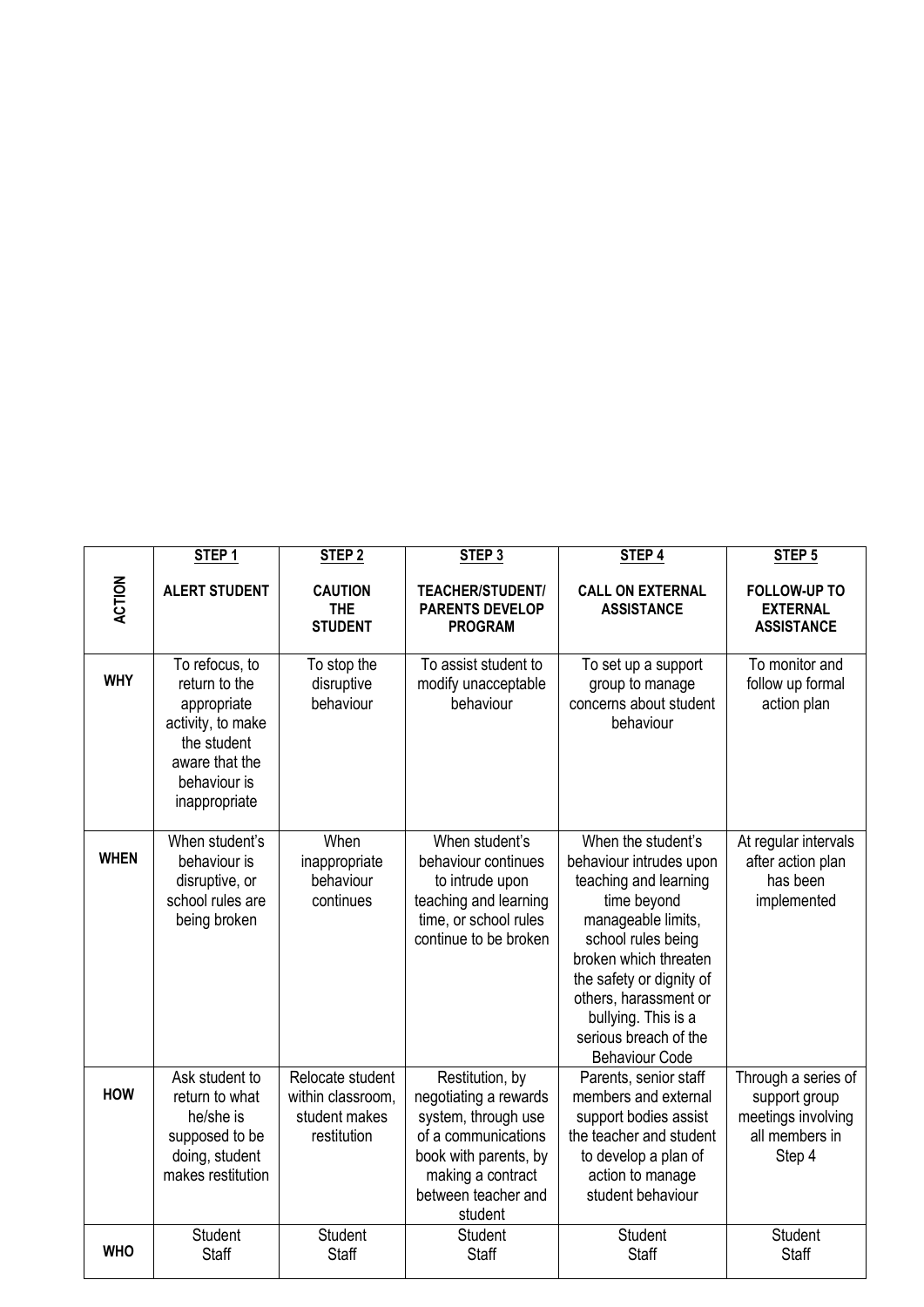|  | Parents | Parents                | Parents       |
|--|---------|------------------------|---------------|
|  |         | Principal              | Principal     |
|  |         | External Consultant(s) | External      |
|  |         |                        | Consultant(s) |

|               | STEP <sub>6</sub>                                                                                                                                                            | STEP <sub>7</sub>                                                                                                                                                                 | STEP <sub>8</sub>                                                                                                                                                                    | STEP <sub>9</sub>                                                                                                                | STEP <sub>10</sub>                                                                                                                                                                                                                                                                  |
|---------------|------------------------------------------------------------------------------------------------------------------------------------------------------------------------------|-----------------------------------------------------------------------------------------------------------------------------------------------------------------------------------|--------------------------------------------------------------------------------------------------------------------------------------------------------------------------------------|----------------------------------------------------------------------------------------------------------------------------------|-------------------------------------------------------------------------------------------------------------------------------------------------------------------------------------------------------------------------------------------------------------------------------------|
| <b>ACTION</b> | <b>ISSUE</b><br><b>WARNING</b>                                                                                                                                               | <b>SUSPENSION</b><br><b>PROCEDURES</b>                                                                                                                                            | <b>SUSPENSION</b><br><b>PENDING</b><br><b>NEGOTIATED</b><br><b>TRANSFER</b>                                                                                                          | <b>NEGOTIATED</b><br><b>TRANSFER</b>                                                                                             | <b>EXPULSION</b>                                                                                                                                                                                                                                                                    |
| <b>WHY</b>    | Action plan is<br>deemed<br>unsuccessful                                                                                                                                     | Action plan has<br>failed to modify<br>seriously<br>disruptive<br>student<br>behaviour                                                                                            | Suspension<br>procedures have not<br>modified<br>student behaviour                                                                                                                   | Negotiations are<br>complete and<br>suspension period is<br>over                                                                 | Student's behaviour has<br>not changed. Student is<br>deemed to be a threat<br>to the wellbeing or<br>safety of others.<br>Negotiated transfer has<br>not occurred                                                                                                                  |
| <b>WHEN</b>   | Prior to any<br>action being<br>taken towards<br>putting major<br>sanctions into<br>play                                                                                     | When all of the<br>above steps<br>have been<br>unsuccessful. A<br>serious breach<br>has occurred                                                                                  | When all internal and<br>external resources<br>available to the<br>school have been<br>unsuccessful in<br>modifying student<br>behaviour. A serious<br>breach has occurred           | Negotiations with<br>alternative location,<br>parents and student are<br>successful. A serious<br>breach has occurred            | When previous major<br>sanctions have been<br>unsuccessful or<br>deemed inappropriate.<br>A serious breach has<br>occurred                                                                                                                                                          |
| <b>HOW</b>    | A written<br>warning, where<br>appropriate, is<br>issued outlining<br>potential<br>consequences<br>for continued<br>serious breaches<br>and/or<br>inappropriate<br>behaviour | The student's<br>right to attend<br>the school is<br>withdrawn for a<br>temporary time.<br>Appropriate<br>activities to be<br>undertaken by<br>the student to<br>modify behaviour | Through consultation<br>with and research of<br>alternative locations<br>and environments.<br><b>Consultation between</b><br>staff and parents to<br>determine optimal<br>relocation | Re-enrolment at new<br>location. Where<br>appropriate, offer<br>assistance to<br>student/family to ensure<br>positive relocation | After consultation with<br>Parish Priest & Schools<br>Consultant, Principal<br>makes recommendation<br>to the Director of<br>Schools.<br>Recommendation is<br>then reviewed by an<br><b>Advisory Panel. Director</b><br>shall make a<br>determination based on<br>report from panel |
| <b>WHO</b>    | Principal<br>In the absence of<br>the Principal<br>Assistant                                                                                                                 | <b>Student</b><br>Staff<br>Parents<br>Schools                                                                                                                                     | <b>Student</b><br>Staff<br>Parents<br><b>Schools Consultant</b>                                                                                                                      | Student<br>Staff<br>Parents<br><b>Schools Consultant</b>                                                                         | <b>Student</b><br>Staff<br>Parents<br><b>Schools Consultant</b>                                                                                                                                                                                                                     |